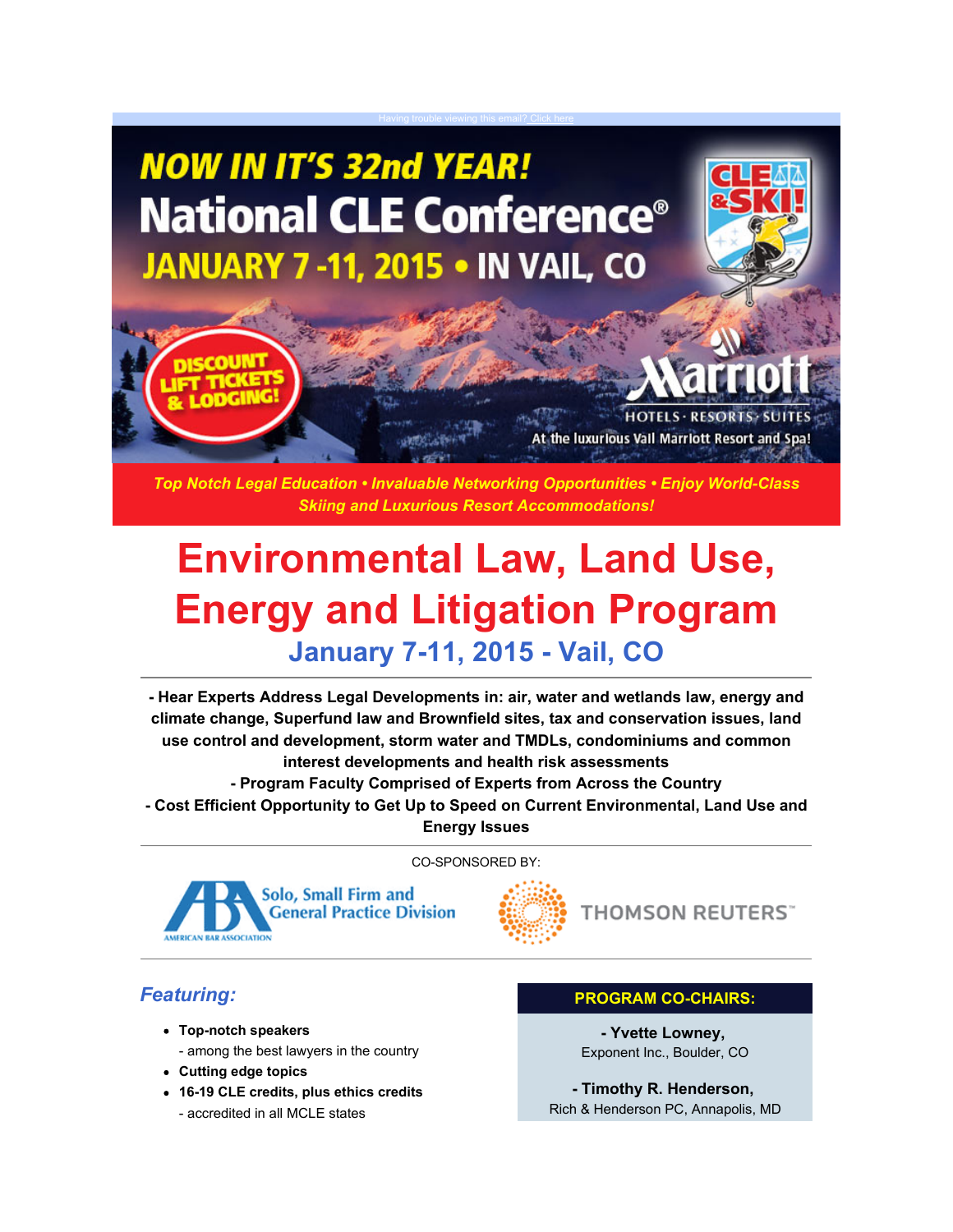- **Opportunities for open discussions**
- **Networking with fellow attorneys**
- **Outstanding resort location Enjoy the luxurious Vail Marriott Resort and Spa!**
- **Early morning and late afternoon CLE schedule**
- **Special lodging and lift-ticket discounts**
- **CONFERENCE PRICING:**
	- Register before December 15th: **\$645**
	- Register after December 15th: **\$745**
	- Elite Pass holders: **\$450**

## **The Law Education Institute**<br>The Law Education Institute was established in 1980 by **YES** ... I want to go!

The Law Education Institute was established in 1980 by **The Law Party of Law Control 1980 by**<br>Attorneys James J. Podell and Peggy J. Podell for the **CLICK HERE to download registration form** Attorneys James J. Podell and Peggy L. Podell for the purpose of presenting outstanding continuing legal education programs. Long active in Bar activities, Jim **Want more Info?** and Peggy developed the National CLE Conference® **CLICK HERE to learn more about discount** into one of the preeminent programs in the country. **The looking of the light of the transportation** 

### *[REGISTER TODAY!](http://nationalcleconference.com/programs/real-estatesustainability/)*

**- Gregor I. McGregor,** McGregor & Associates PC, Boston, MA



#### **ENVIRONMENTAL LAW, LAND USE, ENERGY AND LITIGATION PROGRAM AGENDA:**

#### **WEDNESDAY, JANUARY 7, 2015**

3:00 - 7:00 p.m. *Registration*

4:30 - 5:30 p.m. *Stormwater, TMDLS and a Little Bit of Wetlands: Changing Rules and Recent Cases* - **Timothy R. Henderson**, Rich & Henderson PC, Annapolis, MD

5:30 - 6:30 p.m.

*Pipelines, Plentiful Natural Gas and Oil in North America, and Its Impact on Energy Prices, Use and Development* 

- **Jonathan Schneider**, Stinson, Morrison Hecker, Washington, DC

#### **THURSDAY, JANUARY 8, 2015**

7:00 - 8:00 a.m.

*Energy-Related Rights, Duties and Liabilities in Condominiums, PUDs, Cooperatives, and other Common Interest Developments* - **Mary Goodhue Deutsch**, Deutsch & Associates, Escondido, CA

8:00 - 9:00 a.m.

*Top Ten Considerations in Technical Evaluation of Health Risks from Contaminated Lands, and Assessing Opportunities for Land Use*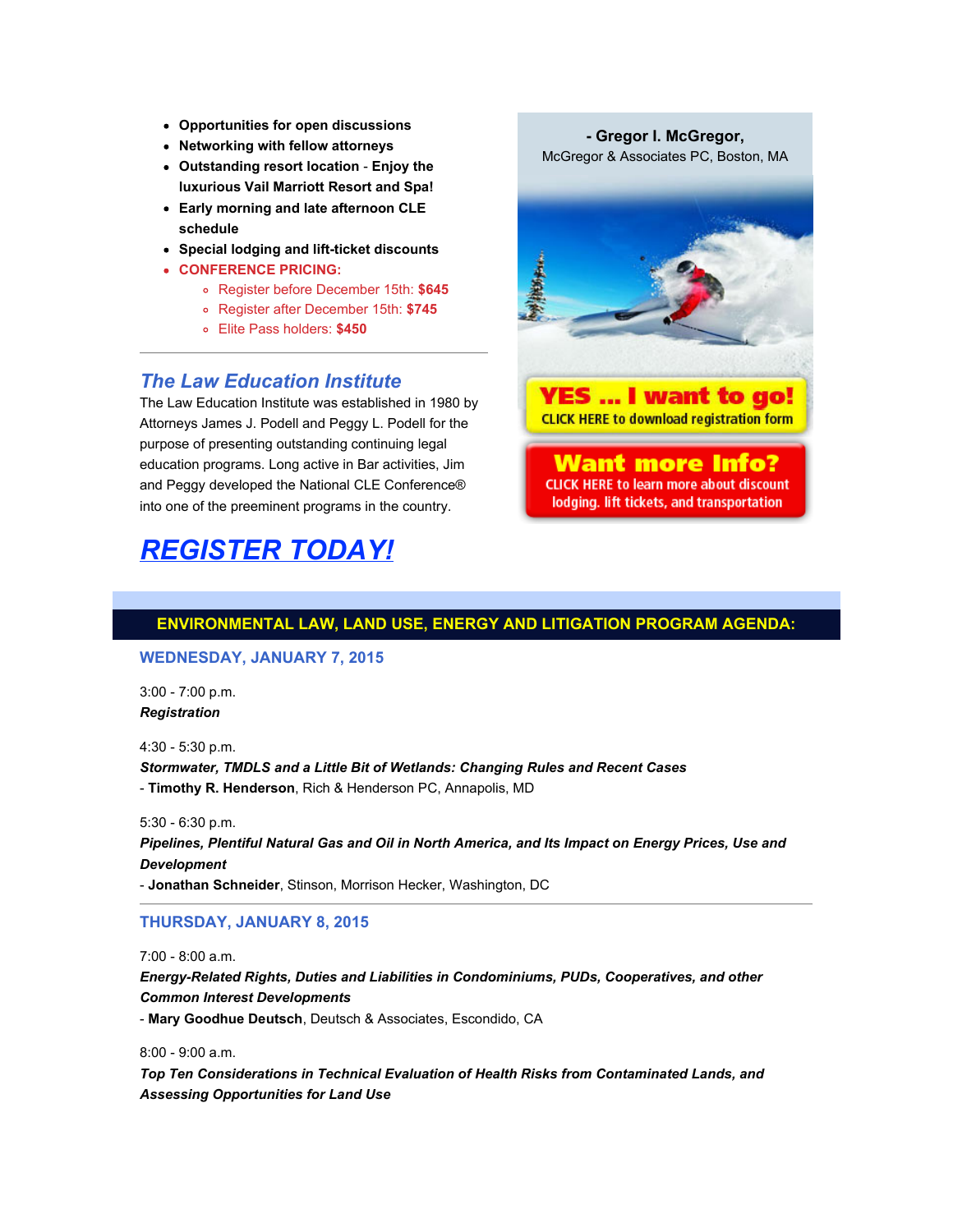- **Yvette Lowney**, Exponent Inc., Boulder, CO

4:30 - 6:30 p.m. *Plenary Session - An Ethical Afternoon at the Movies* - **Larry J. Cohen, Ph.D., J.D.**, Cohen's Counsel, Bethel, VT

6:30 p.m. *Wine Reception*

#### **FRIDAY, JANUARY 9, 2015**

7:00 - 8:00 a.m.

*Tax Tips for Real Estate Owners, Developers, Tree Huggers, and Other Land Lovers* - **Jack Sawyer**, Alston & Bird LLP, Atlanta, GA

8:00 - 9:00 a.m.

*Making (Some) Sense of Recent Federal Conservation Contribution Rulings and IRS Guidance* - **Stefan Nagel**, Of Counsel, Law Office of Stephen J. Small, P.C., Newton, MA

4:30 - 5:30 p.m.

*Practice Pointers in the Context of Exactions in the Land Use/Development Process* - **Brian Connolly**, Otten Johnson Robinson Neff + Ragonetti PC, Denver, CO

5:30 - 6:30 p.m.

*The Top Ten Land Use Law Decisions of 2014* - **Dwight Merriam,** Robinson & Cole LLP, Hartford, CT

#### **SATURDAY, JANUARY 10, 2015**

7:00 - 8:00 a.m. *Due Diligence for the Evaluation and Purchase of Brownfield Sites* - **Frank Chmelik**, Chmelik Sitkin & Davis PS, Bellingham, WA

8:00 - 9:00 a.m. *Renewable Energy Development, Including on Brownfield Properties* - **Polly Jessen**, Kaplan Kirsch & Rockwell LLP, Denver, CO

4:30 - 5:30 p.m. *Legal Limits of Land Use Control: The Regulatory Taking Doctrine* - **Gregor I. McGregor,** McGregor & Associates PC, Boston, MA

5:30 - 6:30 p.m. *How Climate Change is Affecting the Law Beyond the Clean Air Act* - **John Putnam**, Kaplan Kirsch & Rockwell LLP, Denver, CO

**SUNDAY, JANUARY 11, 2015**

7:00 - 8:00 a.m. *Plenary Session - The Times They Are A-Changin': Social Media Discovery, The Proper Use of Social Media, and Ethical Considerations* **- Erin Eiselein**, Davis Graham & Stubbs LLP, Denver, CO

8:00 - 9:00 a.m.